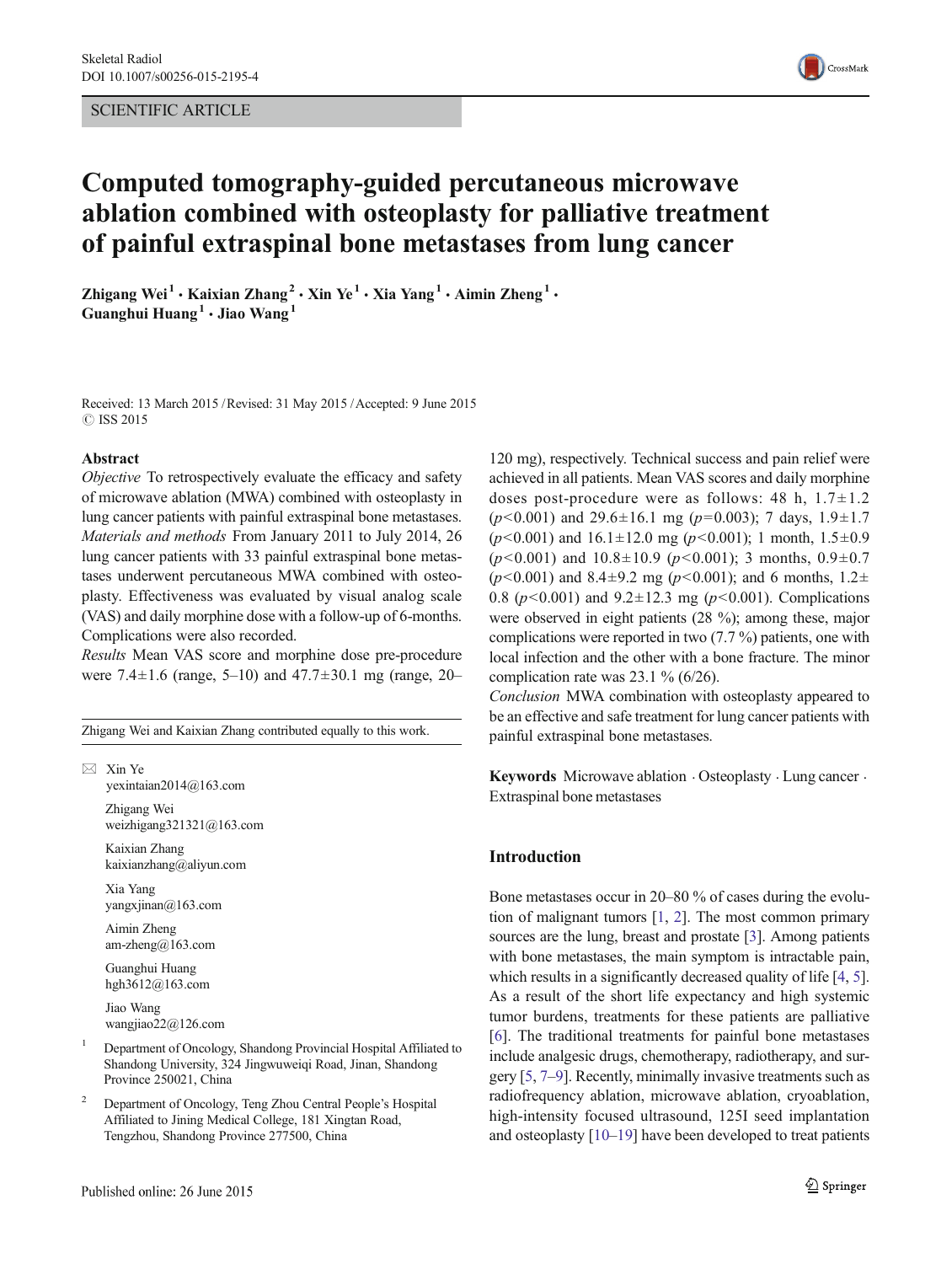with bone metastases who have obtained limited benefit from conventional treatment management. However, few studies have focused on the combination of minimally invasive treatments [\[20](#page-5-0)–[23\]](#page-5-0). Consequently, we conducted this retrospective study aimed at assessing the efficacy and safety of MWA combined with osteoplasty in lung cancer patients with painful extraspinal bone metastases.

# Materials and methods

Lung cancer patients who met the following criteria were enrolled: (1) intractable pain that was resistant to conventional treatments; (2) focal pain localized to one or two regions with imaging confirmation of the presence of bone tumor involvement; (3) a life expectancy of  $\geq$ 3 months and a tumor size no larger than 6 cm. Exclusion criteria included: (1) uncontrolled infection around the lesions or systemic infections; (2) coagulation disorder, especially in patients with a platelet count of  $50 \times 109$ /L who had received continuous anti-coagulation therapy; (3) severely deficient hepatical, renal and cardiopulmonary function unfit for MWA; (4) Eastern Cooperative Oncology Group performance status was >3.

From January 2011 to July 2014, 26 lung cancer patients with extraspinal bone metastases, including 15 men and 11 women with a mean age of 69.4 (range, 56–82) years, underwent computed tomography (CT)-guided percutaneous MWA combined with osteoplasty. Among these 26 patients, 21 (80.8 %) had one lesion, 3 (11.5 %) had two lesions and 2 (7.7 %) had three lesions. The total 33 bone metastases included 11 iliums, 9 acetabulums, 8 ischiums, 2 femurs, 1 clavicle, 1 sacrum and 1 tibia. All patients had a histological diagnosis and underwent imaging scans before the procedure. Baseline characteristics are listed in details in Table 1. All patients were evaluated by an interdisciplinary group consisting of a radiologist, pain physician, surgeon, and medical oncologist. Ethics approval was obtained from the Institutional Review Board of Shandong Provincial Hospital Affiliated to Shandong University and Teng Zhou Central People's Hospital Affiliated to Jining Medical College. All patients provided written informed consent pre-procedure.

#### CT-guided MWA combined with osteoplasty

The MTC-3C microwave ablation system (Qi Ya Research Institute of Microwave Electronic, Nanjing, China. Registration standard: YZB/country 1408–2003. No: SFDA (III) 20073251059), or the ECO-2450B microwave ablation system (ECO Microwave Electronic Institute, Nanjing, China. Registration standard: YZB/country 1475–2013. No: SFDA (III) 20112251456) were used for MWA. A 13-gauge bone needle (Cook Inc., Bloomington, IN, USA) and polymethyl methacrylate (Simplex P; Howmedica Osteonics, Kalamazoo,

Table 1 Baseline characteristics of 26 lung cancer patients with 33 bone metastatic lesions

|                                      | Number            | Percent |
|--------------------------------------|-------------------|---------|
| Age                                  | $69.4(56-82)$     |         |
| <b>Sex</b>                           |                   |         |
| Male                                 | 15                | 57.7    |
| Female                               | 11                | 42.3    |
| Pathology                            |                   |         |
| Adenocarcinoma                       | 14                | 53.8    |
| Squamous cell carcinoma              | 8                 | 30.8    |
| Others <sup>a</sup>                  | 4                 | 15.4    |
| Location                             |                   |         |
| Ilium                                | 11                | 33.3    |
| Acetabulum                           | 9                 | 27.3    |
| Ischium                              | 8                 | 24.2    |
| Others $b$                           | 5                 | 19.2    |
| Size                                 | $3.4(2.4 - 5.4)$  |         |
| $>3.5$ cm                            | 11                | 33.3    |
| $\leq$ 3.5 cm                        | 22                | 66.7    |
| <b>MWA</b>                           |                   |         |
| 60 W                                 | 17                | 65.4    |
| 70 W                                 | 9                 | 34.6    |
| <b>MWA</b>                           |                   |         |
| Median (min)                         | $5(3-12)$         |         |
| Amount of bone cement injection (ml) |                   |         |
| $Mean \pm SD$                        | $8.0\pm2.9(4-16)$ |         |
| Follow-up time (months)              |                   |         |
| Median                               | $8.5(5-16)$       |         |

<sup>a</sup> Others include two small-cell lung cancers, one large-cell lung cancer, and one carcinoid

<sup>b</sup> Others include two femurs, one clavicle, one tibia, and one sacrum MWA microwave ablation; SD standard deviation

Michigan, USA) were applied for the ablation and bone cement injection. Local anesthesia (lidocaine and bupivacaine) and preemptive analgesia (morphine) were used. Generally, the selected power of ablation was 60–70 W and the ablative duration ranged from 3 to 12 min. The ablation procedure has been reported in previous studies [[24](#page-5-0), [25\]](#page-5-0). When lesions were >3.5 cm (11 instances), two or more overlapping energy applications were done by repositioning the microwave antenna. Immediately after the MWA procedure, mixed bone cement was injected into the ablative lesion by means of a "working" channel" (the channel of bone-cement syringe). The amount of the bone cement injection delivered under the guidance of CT was determined by the tumor size and the location of the injection. The mean volume of bone cement injected per lesion was  $8.0 \pm 2.9$  (range, 4–16) ml. Once the cement had solidified, the bone needle was immediately extracted. A CT scan was conducted post-procedure to observe the size and shape of the bone cement injection, the correlation with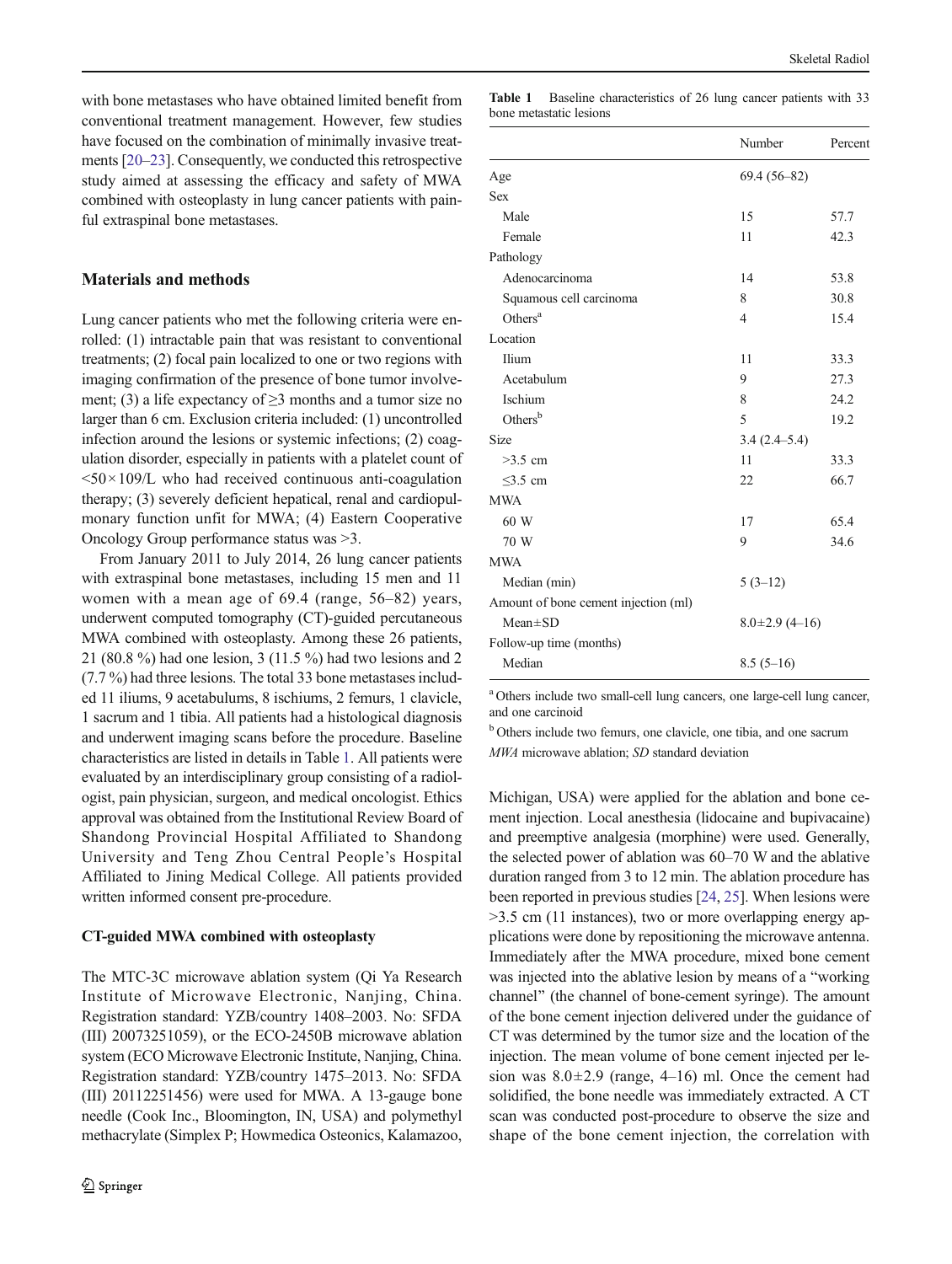nearby organs, and to determine if there were any signs of bleeding or leakage of bone cement (Figs. 1, [2,](#page-3-0) and [3](#page-3-0)).

### Outcome assessment

A 10-point score was used for VAS evaluation [\[21](#page-5-0)]. VAS scores were assessed by physicians before (baseline) and at 48 h, 1 week, 1, 3, and 6 months after the procedure. The dose of daily morphine was also recorded.

### Assessment of complications

Complications were assessed according to the standards drafted by the International Working Group on Imagine-Guided Tumor Ablation in 2005 [\[26](#page-5-0)]. Major complications were defined as clinical symptoms during or after ablation that may be life threatening, resulting in substantial damage and dysfunction and requiring hospitalization or prolonged hospitalization. Minor complications were defined as follows: selflimiting complications without sequelae and requiring only a short hospital stay for observation or treatment. Side effects referred to pain, post-ablation syndrome, and asymptomatic minor bleeding or fluid accumulation on CT. Post-ablation syndrome is induced by the absorption of the necrotic material

and the release of inflammatory factors. The main symptoms are fever, fatigue, malaise, nausea, vomiting, which usually lasts 3–5 days.

# Statistical analysis

SPSS 17.0 (SPSS Inc., Chicago, IL, USA) was used for statistical analysis. Continuous variables were expressed as mean±standard deviation. The paired Student's  $t$  test was applied to evaluate the visual analog scale (VAS) score and the dose of morphine before and after the procedure. The test was two-sided and a p value of <0.05 was considered as statistically significant.

# **Results**

# Pain control

MWA combined with osteoplasty was performed on 33 bone lesions in 26 lung cancer patients with painful extraspinal bone metastases. The procedures were technically successful in all bone lesions. The pre-procedure mean VAS score was 7.4 $\pm$ 1.6 (range, 5–10). The post-procedure VAS scores were as follows: 48 h,  $1.7 \pm 1.2$  ( $p < 0.001$ ); 7 days,  $1.9 \pm 1.7$ 



Fig. 1 The procedure of MWA plus osteoplasty for a 51-year-old male of metastatic adenocarcinoma of the lung with bone metastasis. a Metastatic lesion (arrow) in the right ilium. b A 13-gauge bone needle (arrow) was inserted to establish a "working channel". c The microwave antenna  $(arrow)$  was inserted through the "working channel" into the lesion. d

Mixed bone cement (arrow) was injected into the lesion through the "working channel". e A small amount of cement  $(\leq 0.5 \text{ ml}; \text{arrow})$ leaked into the surrounding soft tissue. f Bone cement uniformly distributed to the metastatic lesion (arrow)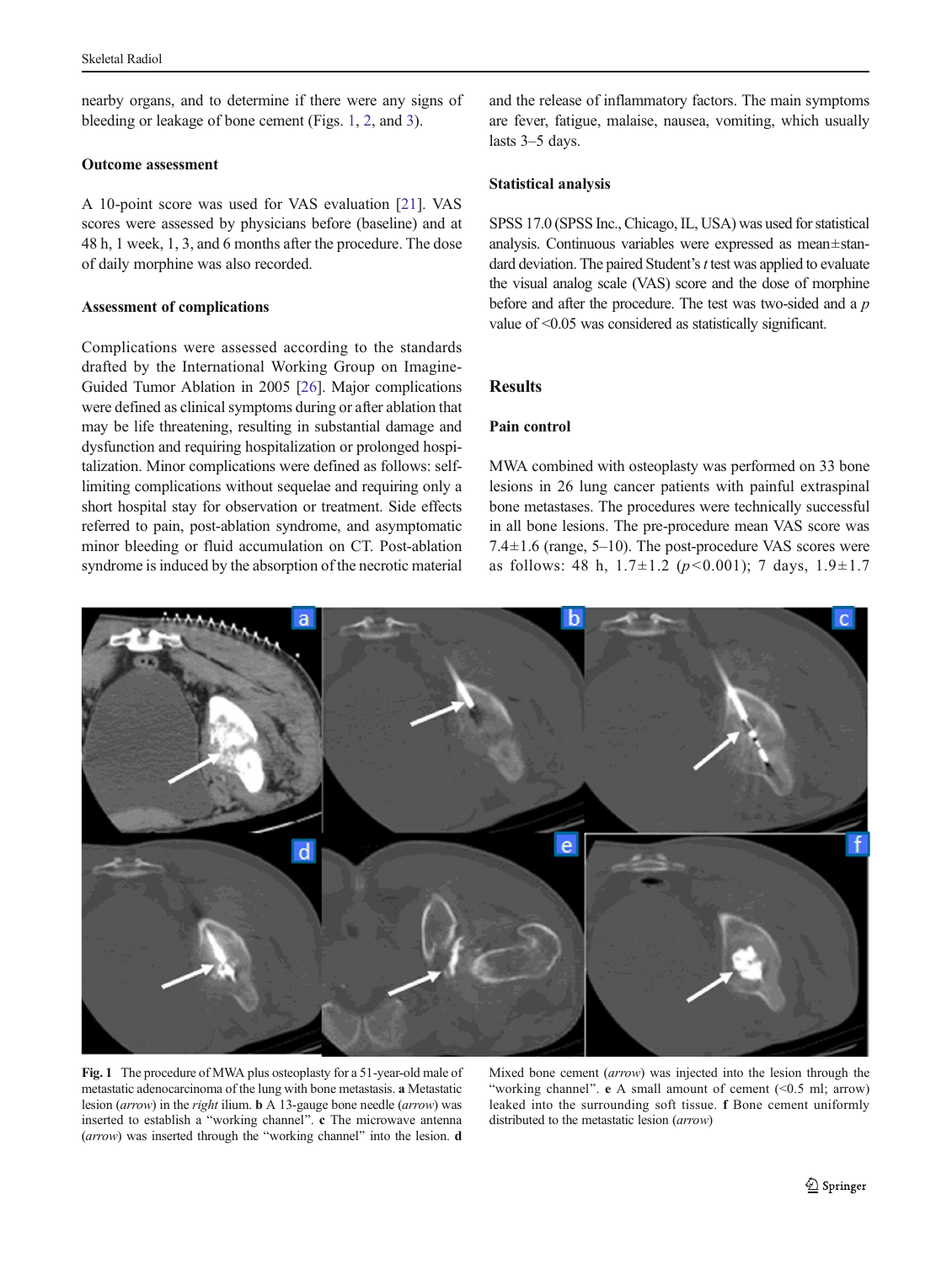<span id="page-3-0"></span>Fig. 2 The procedure of MWA plus osteoplasty for a 60-year-old female of metastatic squamous cell carcinoma of the lung with bone metastasis. a Metastatic lesion (arrow) in the right ischium. b The microwave antenna (arrow) was inserted along the "working channel" into the lesion. c Mixed bone cement (arrow) was injected into the lesion through the "working channel". d Bone cement evenly distributed (arrow) to the ablative lesion



 $(p<0.001)$ ; 1 month,  $1.5\pm0.9$   $(p<0.001)$ ; 3 months,  $0.9\pm0.7$  $(p<0.001)$ ; and 6 months,  $1.2\pm0.8$   $(p<0.001)$  (Fig. [4](#page-4-0)). Localized infection occurred in one patient with clavicle metastasis at 8 days post-procedure and the pain worsened, whereas two patients had developed new bone metastases by 5 months post-procedure and the pain had worsened. These two patients received repeat MWA combination with osteoplasty and achieved pain relief.

### Morphine dose

Before the procedures were carried out, all patients had taken morphine. The pre-procedure mean daily morphine dose was  $47.7 \pm 30.1$  mg (range,  $20 - 120$  mg). The mean daily morphine doses post-procedure were as follows: 48 h,  $29.6 \pm 16.1$  mg ( $p=0$  .003); 7 days,  $16.1 \pm 12.0$  mg  $(p < 0.001)$ ; 1 month,  $10.8 \pm 10.9$ 

Fig. 3 The procedure of MWA plus osteoplasty for a 57-year-old male of metastatic adenocarcinoma of the lung with bone metastasis. a–b Metastatic lesion (arrow) in the right tibia (x-ray; CT scan). c A microwave antenna (arrow) was inserted into the lesion. d Mixed bone cement (arrow) was injected into the lesion. e, f Bone cement uniformly distributed (arrow) to the lesion

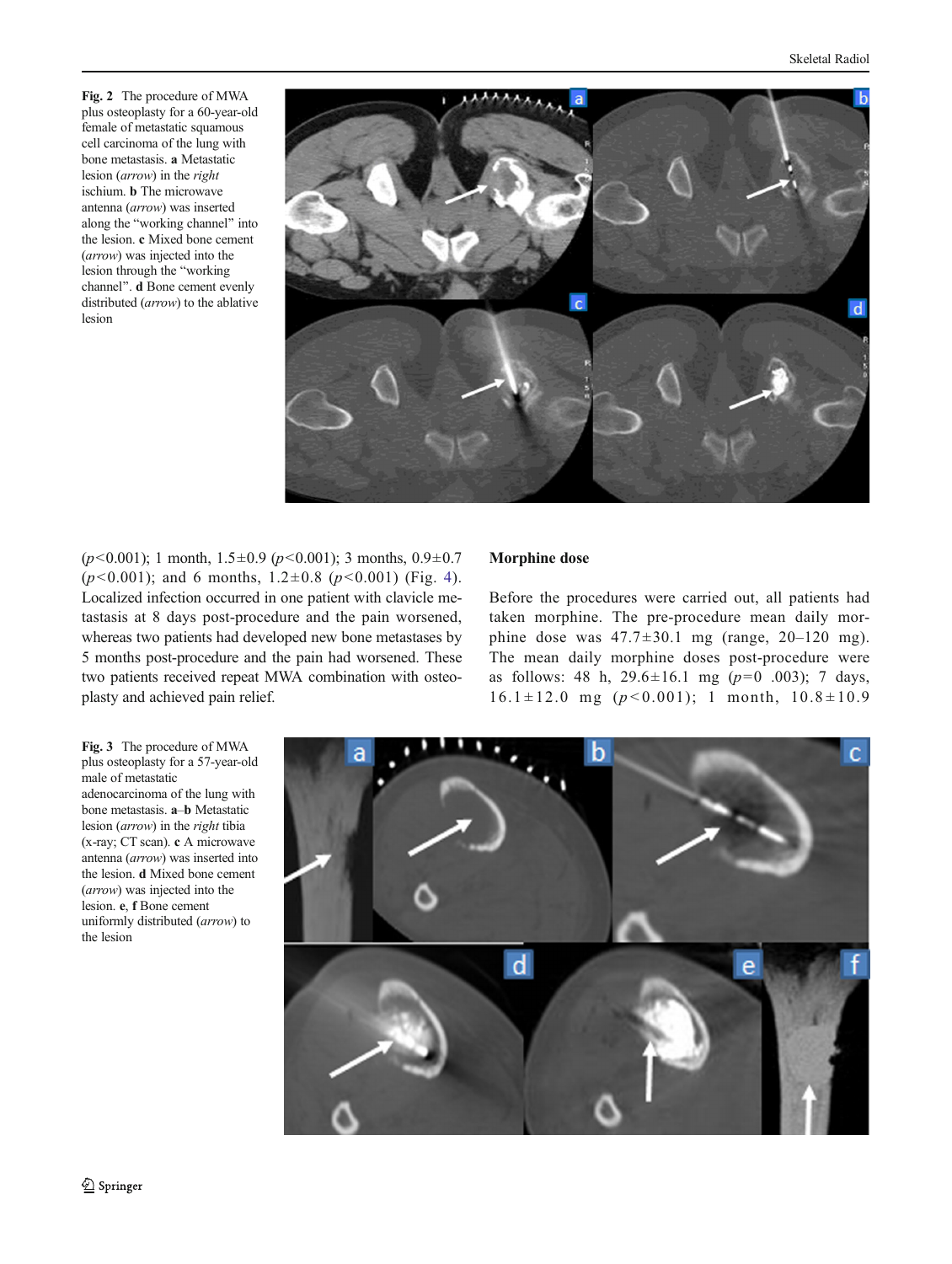<span id="page-4-0"></span>

Fig. 4 VAS score before and after microwave ablation

 $(p<0.001)$ ; 3 months,  $8.4 \pm 9.2$  mg  $(p<0.001)$ ; 6 months, 9.2 $\pm$ 12.3 mg (p<0.001) (Fig. 5).

### Side effects and complications

### Side effects

Pain was the most common side effect during the procedures and procedure was completed after the pain. Patients experienced moderate pain in 26 sessions and severe pain in 6 sessions. When severe pain occurred, the procedure was stopped and patients were treated with morphine injection and midazolam. Other side effects mainly involved post-ablation syndromes, which were exhibited in 11 patients.

### Complications

No peri-procedural death was observed. Major complications were observed in two patients (7.7 %); one patient experienced left clavicle purulent infection at 8 days after the procedure, and the other had a bone fracture at 20 days after the procedure. Surgical incision and drainage were conducted; meanwhile, antibiotics were also administrated for the patient with infection. One month post-procedure, the infection was controlled. The bone fracture occurred in the left ilium;



Fig. 5 Daily dose of morphine before and after the microwave ablation

however, no surgery was conducted due to the fact that the fracture was an incomplete fracture, which had no effect on the bone stability and the patient did not suffer pain. With a follow up of 4 months, the fracture healed. Six patients (23.1 %) had minor complications—small amounts of bone cement (<0.5 ml) leaked into the surrounding soft tissue in these patients, resulting in no associated symptoms.

# **Discussion**

For lung cancer patients with bone metastases, the most common symptom is intractable pain. The physiopathological mechanisms involving pain include the release of chemical agents or cytokines, which result in stimulation of sensory nerves, activation of osteoclast activity, periosteal stretching, pathological fractures, as well as infiltration and compression of nerves and surrounding tissues [\[27](#page-5-0)–[29\]](#page-5-0). In general, patients with bone metastases have a short life expectancy and poor quality of life. Palliation and improvement of quality of life is the aim of treatment for those patients. Thermal ablation has been applied for the therapy of pulmonary bone metastases. The possible mechanisms of pain relief after ablation are as follows: destruction of the sensory fibers; shrinkage of the tumor leading to reduced stimulation of the nerve plexus; inhibition of osteoclastic activity; and reduction in certain cytokines secondary to central sensitization and pain upregulation [[22\]](#page-5-0). Although thermal ablation could relieve pain, it can not improve the stability of the bone metastases, and may even cause fractures [\[30](#page-5-0), [31](#page-5-0)]; however, osteoplasty can stabilize bones by means of the exothermic polymerization of the cement [\[22\]](#page-5-0). In theory, thermal ablation combined with osteoplasty could decrease tumor cell spread either mechanically through the formation of an ablation-shell barrier or through embolization of necrotic tumor cells; in addition, it could improve the stability of the bone.

To date, few studies have focused on the combination of thermal ablation and osteoplasty in the treatment of bone metastases and verified the efficacy of combination [\[23,](#page-5-0) [32,](#page-5-0) [33\]](#page-5-0). In our study, 26 patients had intractable pain and had taken morphine; pre-procedure VAS scores and the dose of morphine were decreased significantly post-procedure. These results suggested that lung cancer patients with painful bone metastases could quickly benefit from treatment with MWA plus osteoplasty, which was in accordance with previous reports [\[23,](#page-5-0) [32,](#page-5-0) [33](#page-5-0)]. Because of the occurrence of additional bone metastases, two patients experienced pain aggravation at 5 months after the procedure. These two patients received repeat MWA combination with osteoplasty and achieved pain relief.

Regarding the safety of this combination treatment, no peri-procedural death was observed. The common complications in the present study were pain and post-ablation